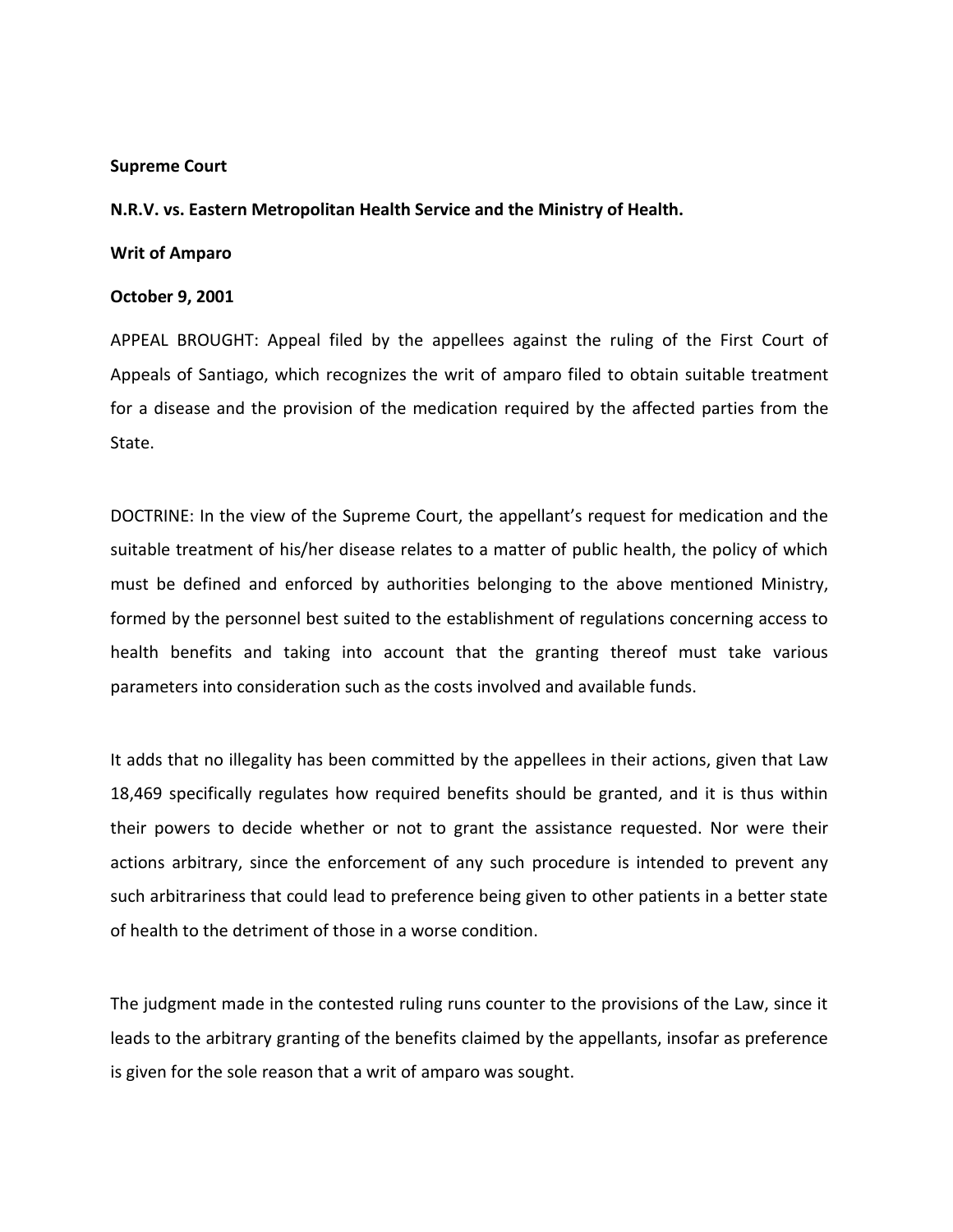Article 19, Subsection 9 of the Constitution guarantees the protection of health, although only the final paragraph of this section is included in the writ of amparo, which relates to the right of each individual to choose whether to attend a state or private healthcare system, which is not the matter at hand in this case.

Santiago, October ninth of the year two thousand one.

# Whereas:

The appeal judgment is hereby reproduced, with the exception of the sixth to fifteenth grounds, which are eliminated;

And inserted, in lieu thereof, the following:

1º) The writ of amparo in relation to constitutional guarantees, established in Article 20 of the Political Constitution of the Republic, is an inherently provisional remedy in law intended to protect the free exercise of the guarantees and rights stipulated in the Constitution through the adoption of safeguard measures that must be taken on account of any arbitrary or illegal act that may prevent, threaten or upset said exercise;

2) In the case before us, the appellants have sought constitutional protection through this legal avenue with the intention that - as stated in the claim on page 11 - it be ordered that Mrs. N.O.R.V. be provided with all medication essential for her survival in consideration of her particular health circumstances and pursuant to appropriate parameters, in order to control her disease and fully protect her right to life; it be ordered that she undergo all medical examinations necessary to evaluate her state of health; and that the appellees be ordered to conduct a basic, regular and ongoing check on her state of health in order to adapt treatment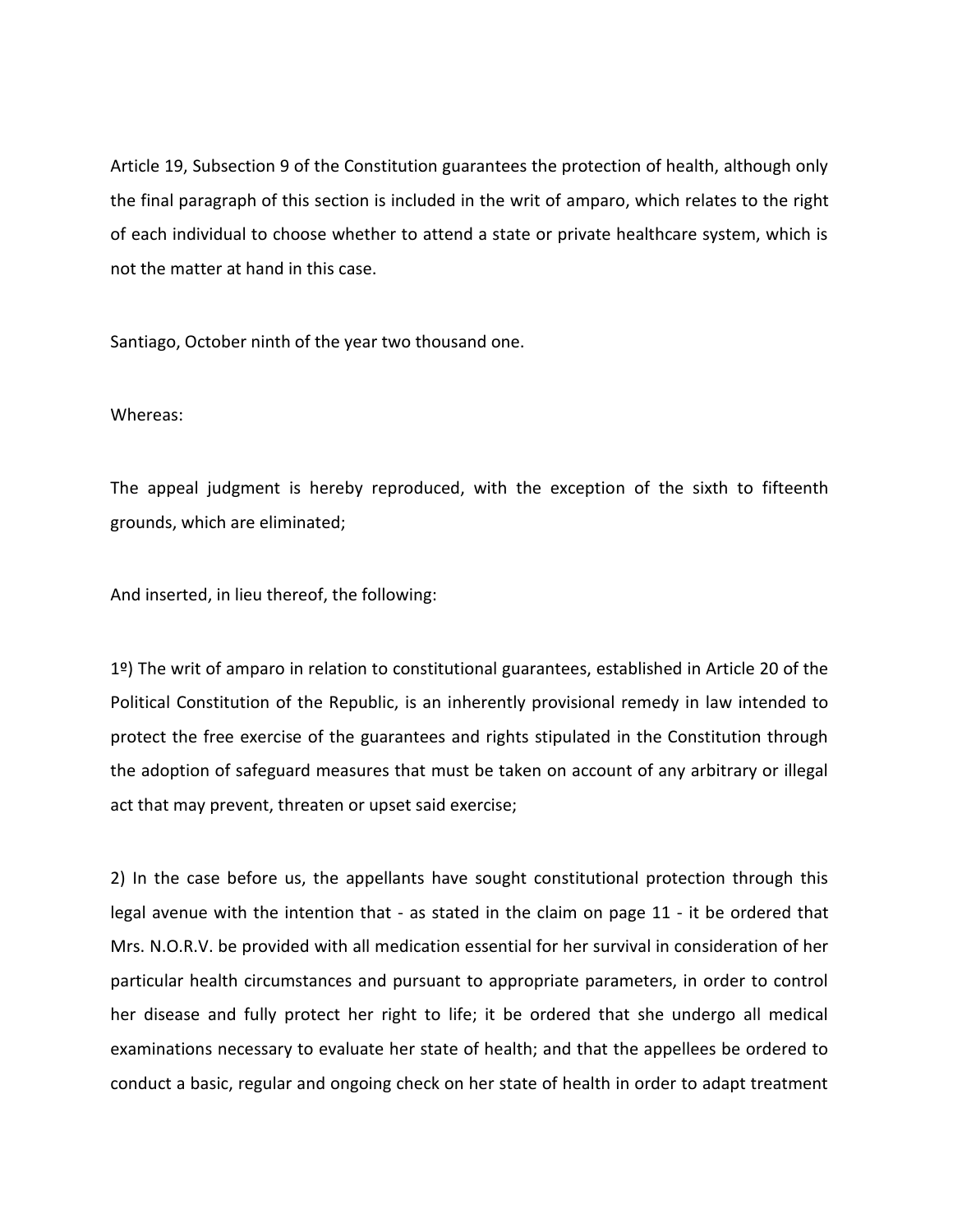according to the progression of her disease. These petitions are repeated in the complaints on p. 91 in relation to Mr. O.F.D. and on p. 164 in relation to Mr. J.P.A.C. All three appeals are filed against the Southern and Eastern Metropolitan Health Services and the Ministry of Health, represented by the Minister of Health, Michelle Bachelet, alleging a threat to the right to life and a disruption of the right to equality before the law. Therefore, in their capacity as carriers of the human immunodeficiency virus and for the purposes of controlling and treating the progression of the acquired immune deficiency syndrome, they requested that they be provided the medication necessary for their survival, which was denied to them at all legal instances to which they resorted, which they believe to be illegal and arbitrary in nature;

3) It is necessary to disclose, prior to the analysis of the constitutional guarantees considered as violated, whether the facts alleged are indeed of an arbitrary or illegal nature, as alleged in the appeals and ruled by the trial judges. In respect thereof, it is worth stating that, in conformance with Article 11 of Law 18,469 "Regulating the exercise of the Constitutional Right to the protection of health and creating a Health Benefit Plan", as per its title, such benefits must be granted by dependent services and institutions of the Ministry of Health, pursuant to Decree-Law 2,763, and provided by these bodies through their facilities using the physical and human resources they have available. Subsection 3 stipulates that the Ministry of Health shall establish the rules of access, quality and opportunity in relation to benefits for beneficiaries. The above suggests that the appellant's request relates to a matter of public health, the policy of which must be defined and enforced by authorities belonging to the above mentioned Ministry, formed by the personnel best suited to the establishment of regulations concerning access to the benefits demanded in the case at hand, taking into account that the granting thereof must take various parameters into consideration, which must evidently include the costs involved and available funds.

4) From the above, this Court can conclude that, in all three cases at hand, there has been no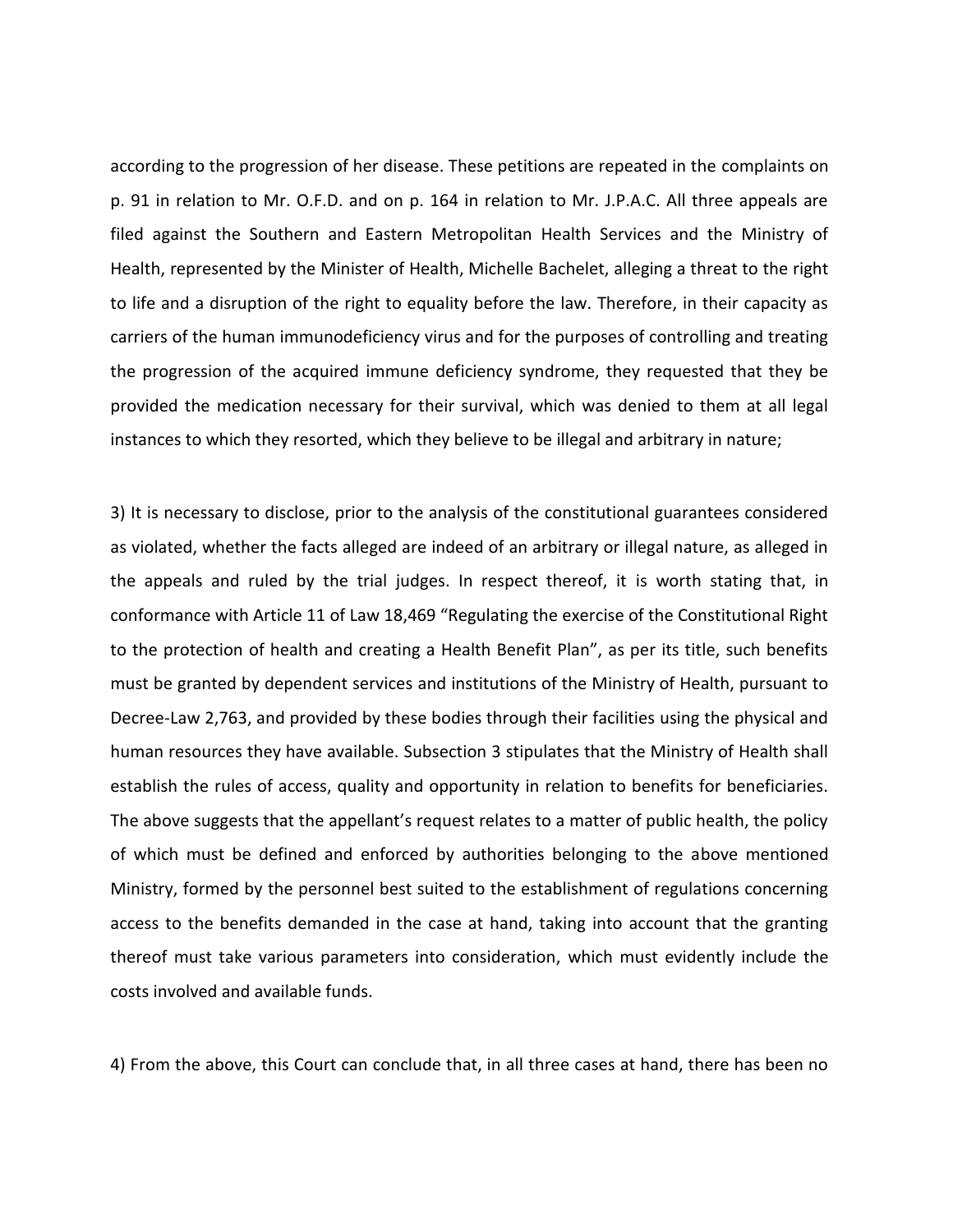illegality committed through the actions of the appellees, since a law is in place specifically regulating how the benefits required should be granted, as stated above, and it is therefore within their powers to decide whether or not to grant the benefits requested. Nor were these actions arbitrary, as is evident having considered the statements of the appellees, since the enforcement of any such procedure in this case is intended to prevent any arbitrariness that could lead to preference being given to other patients in a better state of health to the detriment of those in a worse condition;

5) The judgment made in the contested ruling runs counter to the provisions of the Law, since it leads to the arbitrary granting of the benefits claimed by the appellants, insofar as preference is given for the sole reason that a writ of amparo was sought through this avenue, and because in order to establish suitable criteria for the decision over whether to grant the above, not only is it necessary to examine the premises of those seeking protection in this case; it is also necessary to examine those of all seriously ill parties that this ruling may affect, who are unable to afford private treatment. These issues can and must only be addressed by the health sector authorities, except, of course, in cases where undue preference is clearly given, which is not the case here.

6) Under these circumstances, writs of amparo cannot be deemed admissible for any of the appellees, since the premises of arbitrariness and illegality that would permit the application of such a legal remedy are not found to exist, as we have seen above. This is on the basis that it is incumbent upon the health authorities to put into practice the health policies designed and implemented by State Agencies according to the means it has available and other parameters that do not require discussion here.

7) On the other hand, Article 19, Subsection 9 of the Constitution guarantees the protection of health by the state, only the final paragraph of which is included in the writ of amparo,